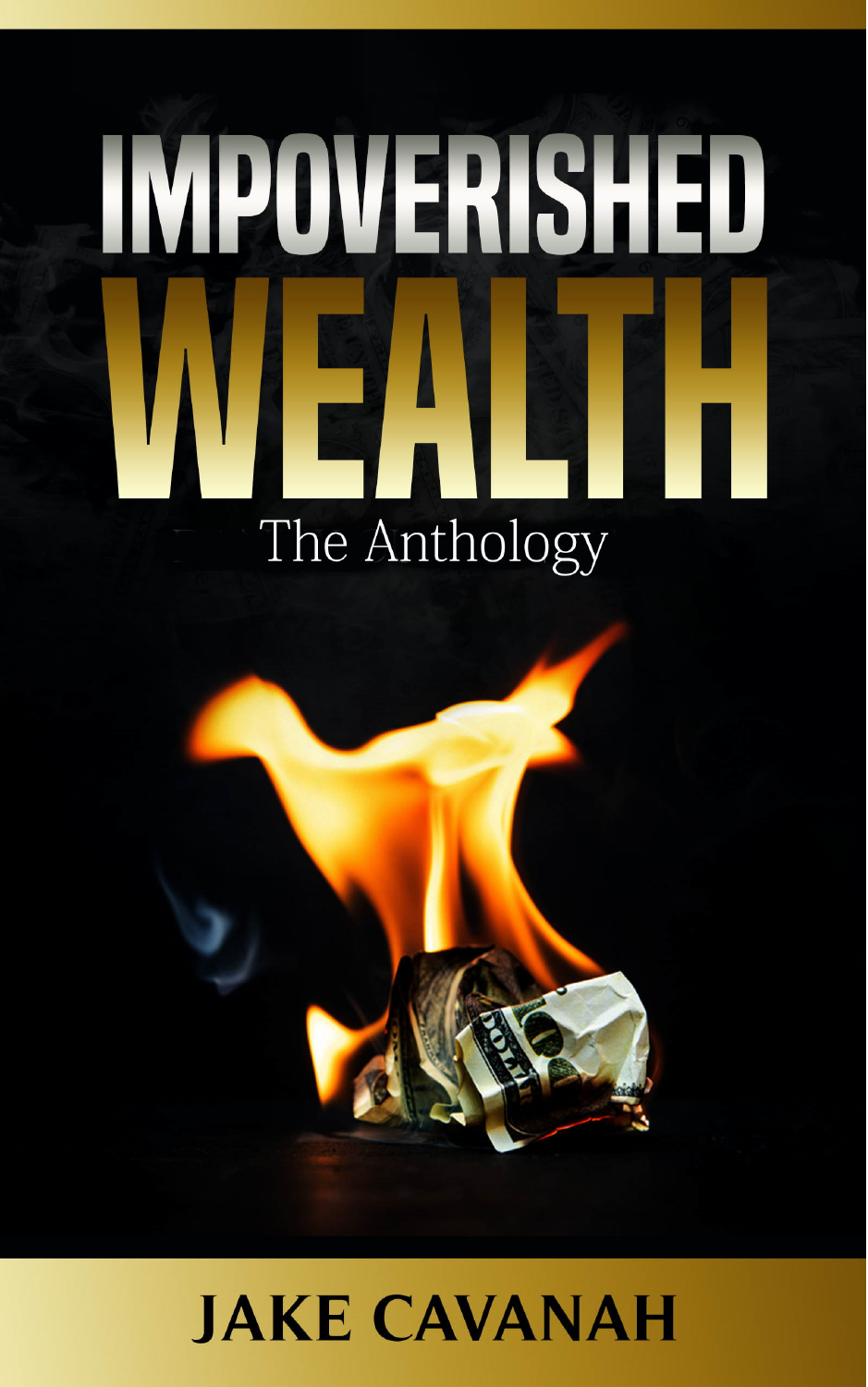Impoverish Wealth: The Anthology ©2022 by Jake Cavanah Published by Indies United Publishing House, LLC

All rights reserved worldwide. No part of this publication may be replicated, redistributed, or given away in any form without the prior written consent of the author/publisher or the terms relayed to you herein. All rights reserved. No part of this book may be reproduced in any form or by any electronic or mechanical means including information storage and retrieval systems, without permission in writing from the author. The only exception is by a reviewer, who may quote short excerpts in a review.

Edited by Jennie Rosenblum

This book is a work of fiction. Names, characters, places, and incidents either are products of the author's imagination or are used fictitiously. Any resemblance to actual persons, living or dead, events, or locales is entirely coincidental.

> Printed in the United States of America First Printing: Ju ne 2022

ISBN 13: 978-1-64456-477-6 [Paperback] ISBN13: 978-1-64456-478-3 [Mobi] ISBN13: 978-1-64456-479-0 [ePub]

Library of Congress Control Number: 2022937849



INDIES UNITED PUBLISHING HOUSE. LLC **P.O. BOX 3071** QUINCY. IL 62305-3071 [www.indiesunited.net](http://www.indiesunited.net/)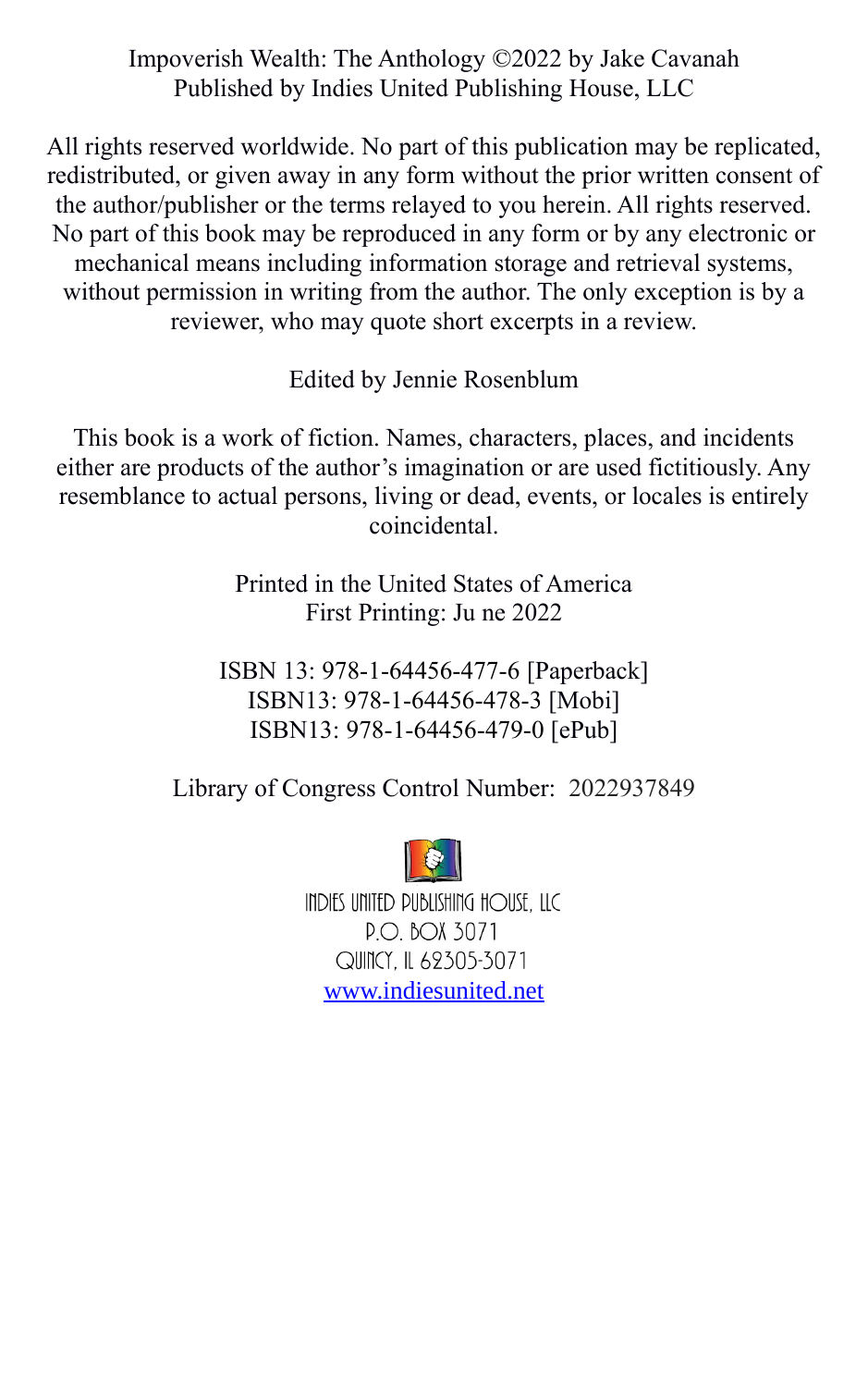### **Table of Contents**

[Danny Cunningham](#page-4-0)

<span id="page-2-2"></span>[Serena Cortez](#page-2-2)

<span id="page-2-1"></span>[Ryan Graf](#page-2-1)

[Damon Maker](#page-2-0)

<span id="page-2-0"></span>[From the Author](#page-8-0)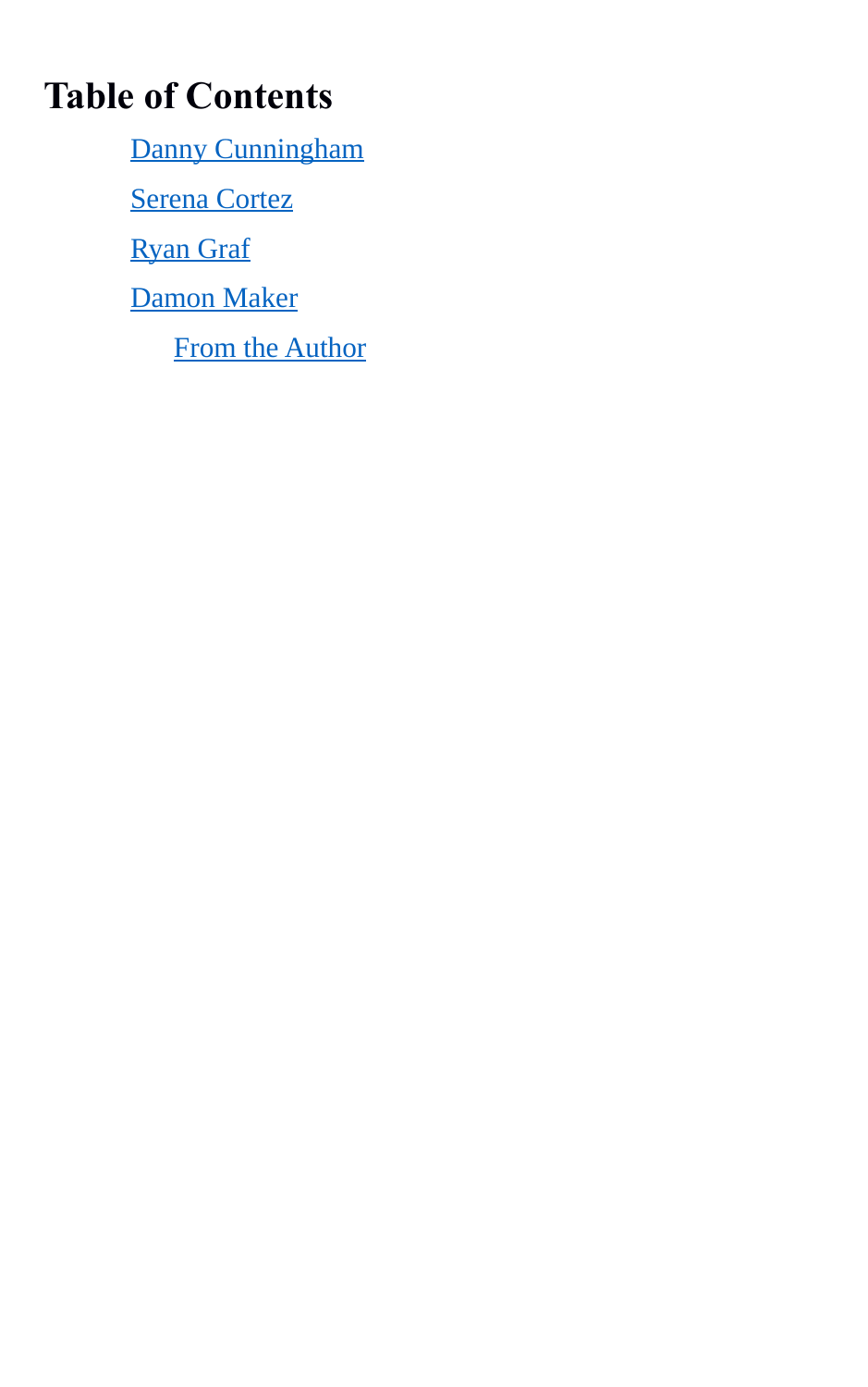## IMPOVERISHED WEALTH The Anthology

## **JAKE CAVANAH**

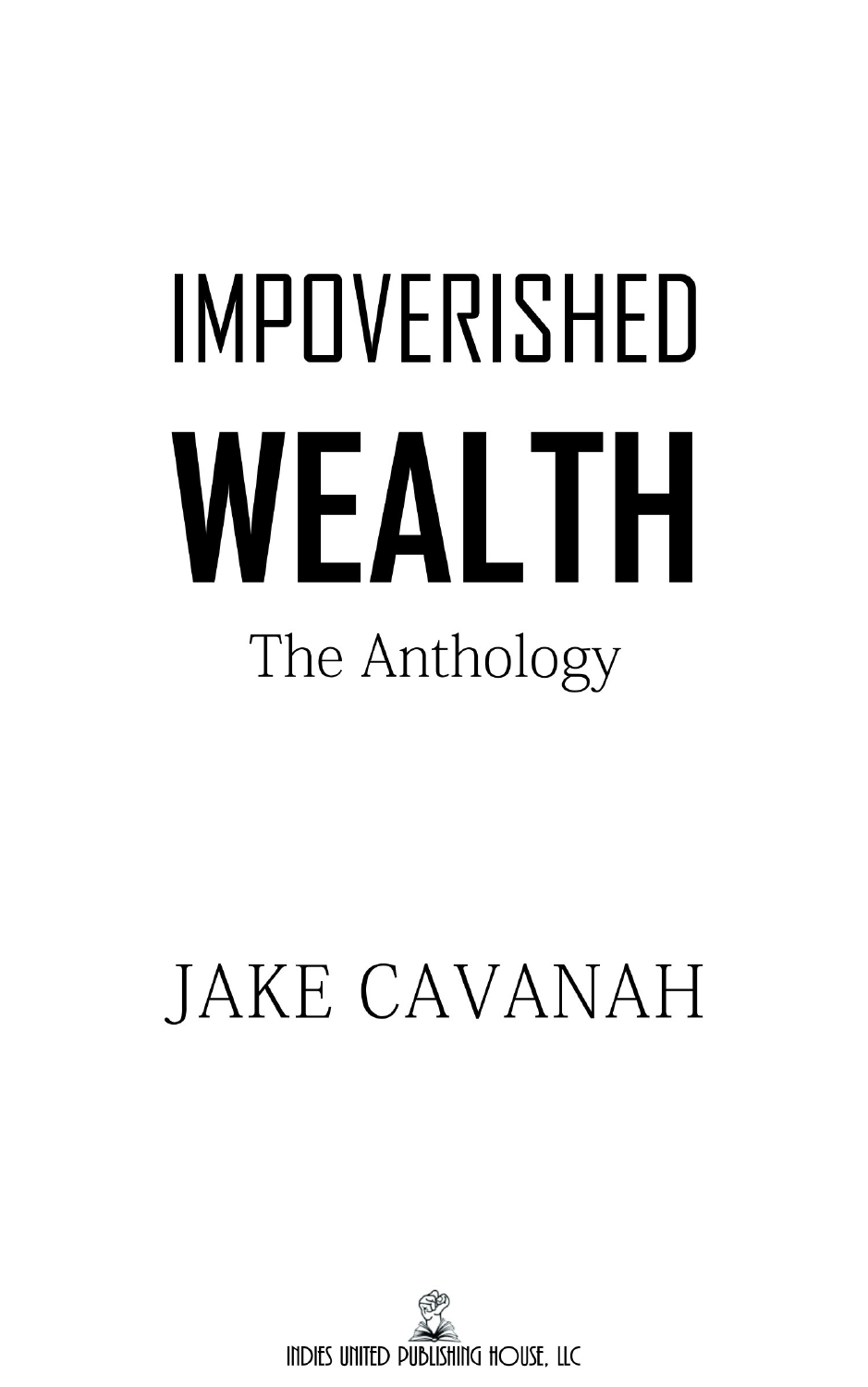## <span id="page-4-0"></span>Danny Cunningham

#### *Wednesday Evening*

Danny Cunningham divided up his vegetable medley into different sections on his plate, designating certain areas around his main entree for each vegetable. His salmon was cold and untouched with the exception of one corner. His mother had made him try it and in doing so scolded him so sternly, a few patrons sitting nearby risked a glance their way. Danny just wanted a hamburger like all the other dignitaries' children, but his mother shot that down.

"Because Cunningham children are held to a higher standard than the rest. That's why," Monica Cunningham said to him on the ride over to Pacific Palisades, a premier coastal city on the Westside of Los Angeles where the event was being held.

Of course, Danny's younger brother Troy could order a hamburger.

When Danny was nearly done situating his carrots on the right side of his salmon, he peered up towards his mother, who was glaring at him with wide eyes, a locked jaw, and a convulsing throat. He got the message and set his silverware aside. Monica inhaled and exhaled deeply, shaking her head in disappointment.

Since he was too afraid to take out his phone and play games on it, all that was left for Danny to do was pay attention to his dad's speech.

"I look around and see some of the most talented and accomplished people in the history of mankind in one room, but not for the reasons one would expect. Sure, some of you who I'm looking at have either one of the most recognizable faces in the world or have played an instrumental role in creating one of the best motion pictures of all time. Then of course, we know one who has done both."

Christian paused to flash his iconic smile and allow the crowd to chuckle at his self- praise.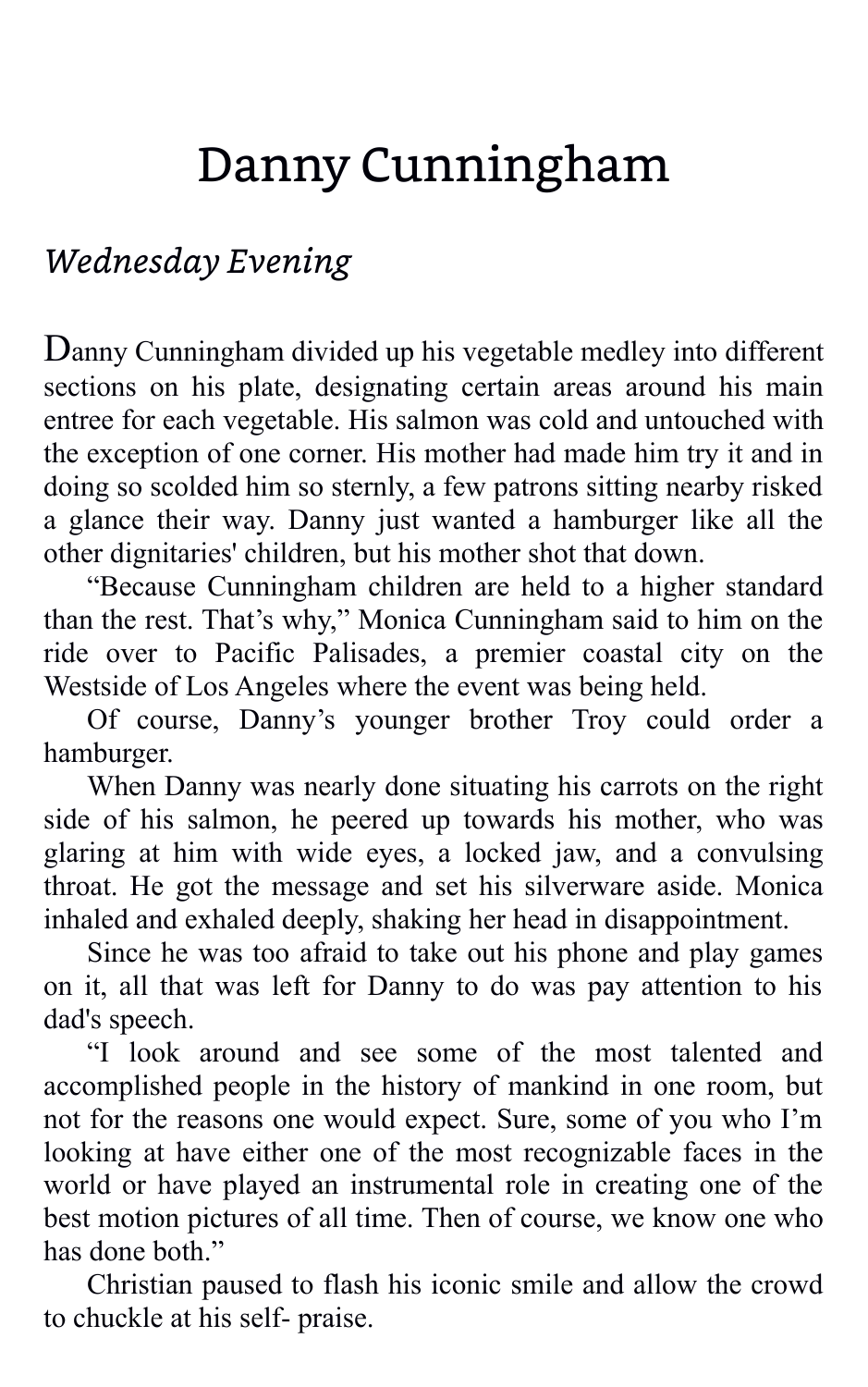When it died down, he continued, "But on a serious note, all of you have sacrificed so much to give back to those in need, those who were not born under the lucky star most of us were, and that, my friends, is what makes me genuinely proud to be able to call you my peers. On behalf of my entire organization, thank you so much for being here and for all you do to ensure everybody has an opportunity to be successful in this lifetime."

As he wrapped up his speech the entire audience, including Danny, Monica, and Troy, gave him a standing ovation. Christian Cunningham was one of the most respected and successful movie producers Hollywood had ever seen. He had exceeded the expectations of the entertainment industry when he burst onto the scene as his father's career as a legendary director was coming to a close.

For the cameras and crowd, Christian planted a kiss on Monica's lips and hugged his two sons. Danny noticed his dad's embrace of Troy was much stronger than what he received.

After Christian's speech concluded, the auction took place. Goldendoodle puppies, limited-edition sports cars, and even real estate were some of the available items. The organization claimed all of the proceeds went to poorer communities' middle school and high school drama programs, but everyone knew salaries and appearance fees took precedence.

Danny once envied how dedicated Christian was to his organization, but Danny had since determined he was wasting energy by seeking his dad's approval. Four more years and he could distance himself from his family permanently, and if that sacrificed his shot at the trust fund his parents incessantly threw in his face, then so be it.

His priorities significantly differed from those of Christian and Monica Cunningham.

After the auction wrapped up, Monica, Danny, and Troy loaded themselves into the Escalade that would take them home while Christian exchanged farewell pleasantries with Tom Caplan. Tom played the lead role in four of Christian's movies, and even Danny, who now couldn't care less about his dad's professional dealings, knew one of Christian's main goals when making a movie was to have Tom be the star.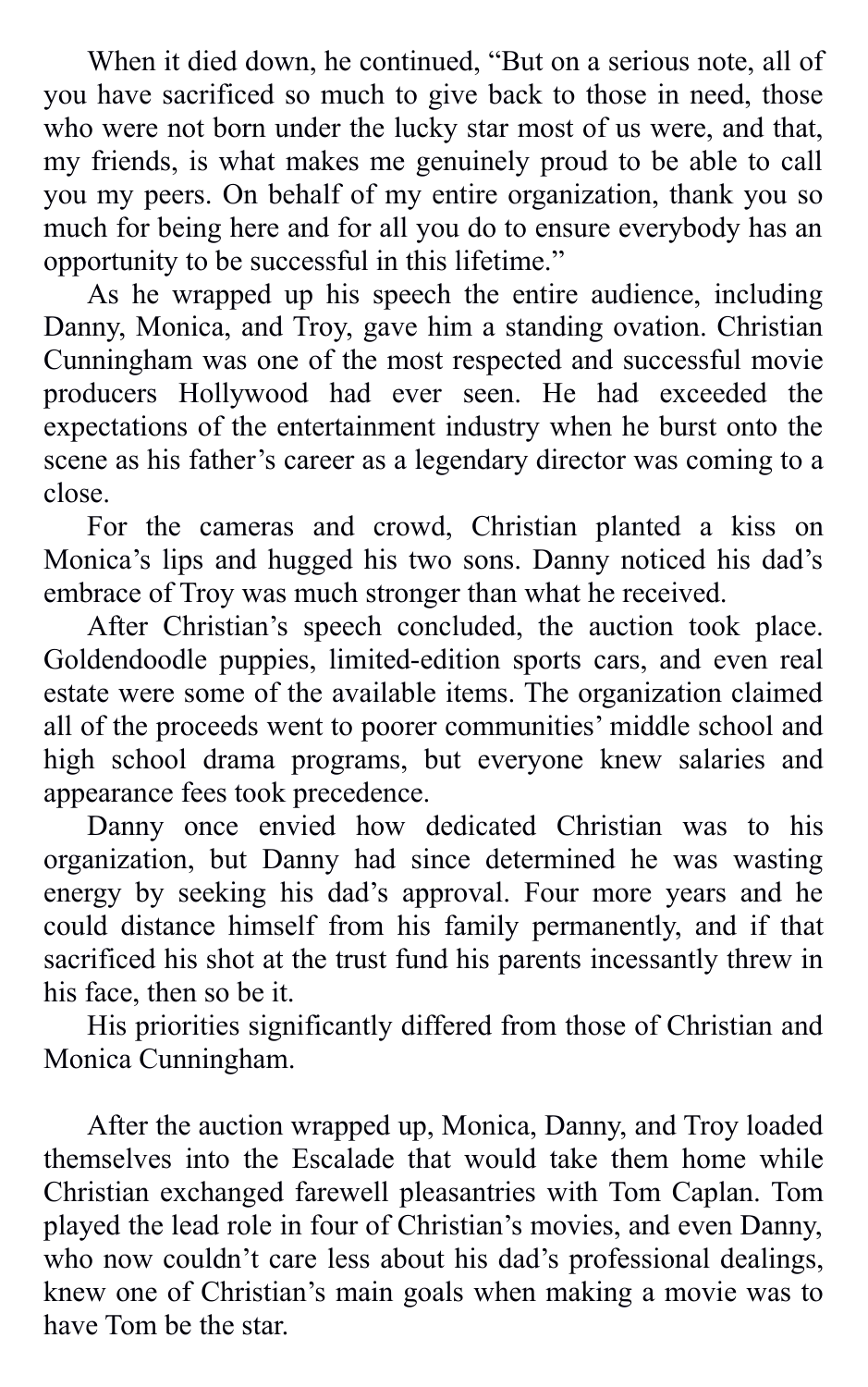With a grin on his face, Christian walked over to the SUV, but it vanished as soon as his door shut.

"Jesus Christ, I swear he gets gayer every time I talk to him," Christian said.

Monica let out a disgusted sound from her throat. "I know. When he walked in tonight you could just feel it. All of that work he's had done on his face isn't helping. You better get him to do another movie before he looks like Mickey Rourke."

Christian ignored his wife. He was already on his phone finding out what the Internet thought of his event. Monica took out hers and looked at pictures from the night, making comments to herself about how awful everyone's outfit choices were.

When she became bored with that, she moved on to Danny. "Danny, it would've been nice if you showed a little more maturity tonight. Your father put on quite a show, and his children, especially his eldest, are expected to rise to the occasion. And that doesn't include playing with your food like a little boy while he's giving a speech."

Danny felt his face get red and eyes begin to water. He wished he could close his eyes and not wake up until he was alone in his room, where neither his mom or dad were to tell him how big of a disappointment he was. He saw his mom look at his dad to see what he had to say on the matter.

Monica had to say something to get him to offer his opinion. "Christian, what do you have to say to your son?"

Christian let out an "ugh" and rolled his eyes. "Maybe one day it will all click. Until then, I'm not going to get my hopes up."

Monica smirked in agreement.

Even though it was dark and Danny's gaze was at his feet, he felt his mom's piercing stare. She could belittle him just by looking in his direction. He didn't know if that or his dad not bothering to look up from his phone when he addressed him hurt his feelings more.

Troy was sound asleep by the time the Escalade pulled up to main guard gate of their neighborhood in Hidden Hills. Monica was back to judging all of her 'friends' on Instagram. Christian was on the phone with his team to review how the event went. Danny stared out the window with his forehead pressed against the cold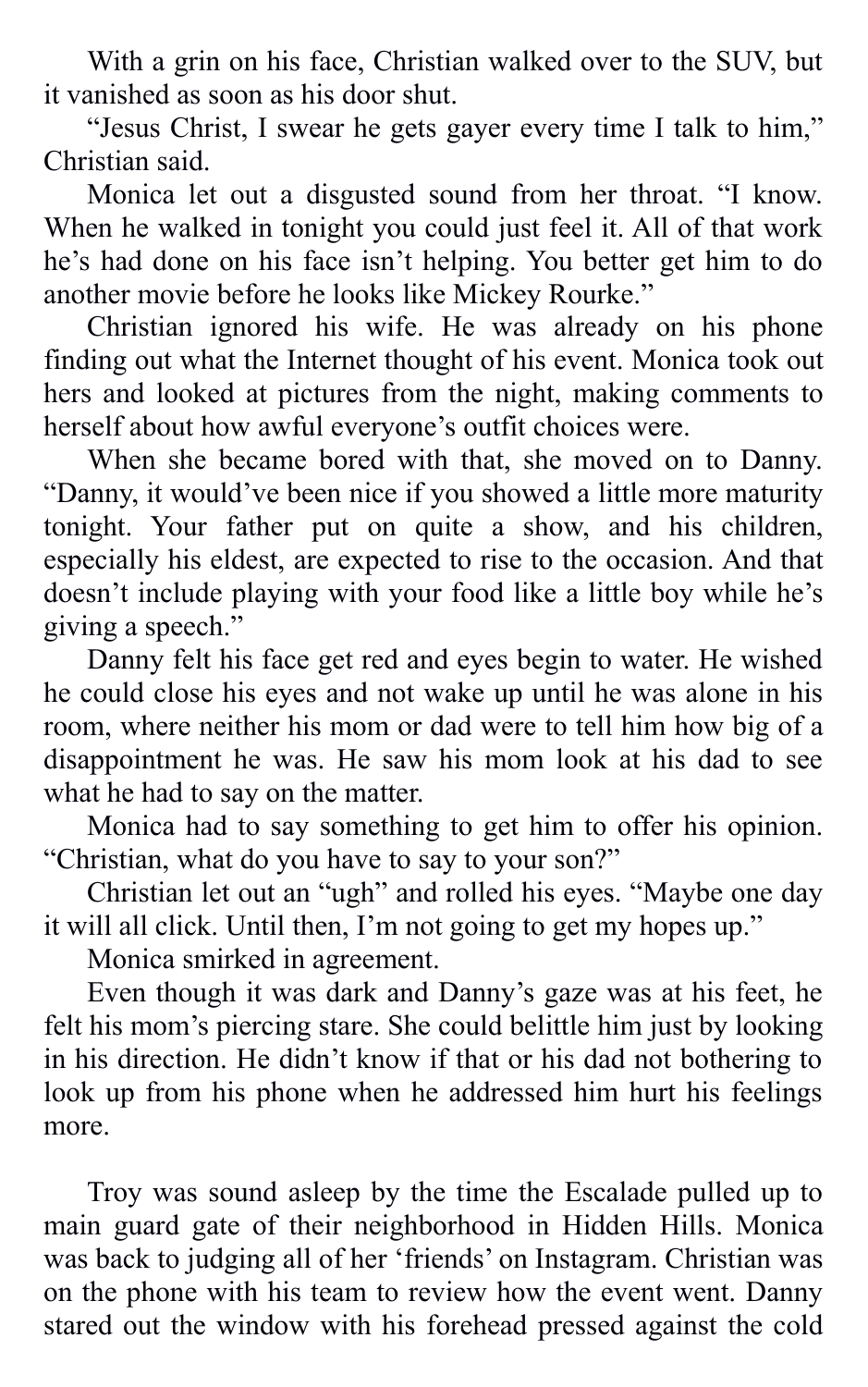window, anxiously waiting for his family to go separate ways once they got home.

The Cunninghams resided in one of the most exclusive parts of Los Angeles. On top of their neighborhood employing around-theclock security, Christian ensured the family home had its own security team that worked twenty-four seven, three hundred sixtyfive days a year.

A team of twelve bodyguards surrounded the Cunninghams' ten-acre property. Six of them patrolled the premises with an over one hundred pound female Cane Corso at their hip. When Christian learned female dogs were the preferred gender in dog fights because they were instinctively more aggressive than males, he demanded 'bitches only.'

Two of the guards with canines stood pat on both sides at the bottom of the driveway, and did not so much as flinch when the Escalade drove up after the gate opened.

Before the driver brought the car to a stop under the driveway overhang, a group of maids and butlers were already standing by waiting to open the car doors. They didn't receive one word or gesture of acknowledgment as the Cunninghams exited the vehicle.

One of the maids gently picked up the sleeping Troy and carried him to his room.

Christian raised his voice at whoever was on the other end of the phone.

Monica was still scrolling through her Instagram feed as she ambled towards their home.

Danny sauntered his way inside— where he became the most anxious and fearful.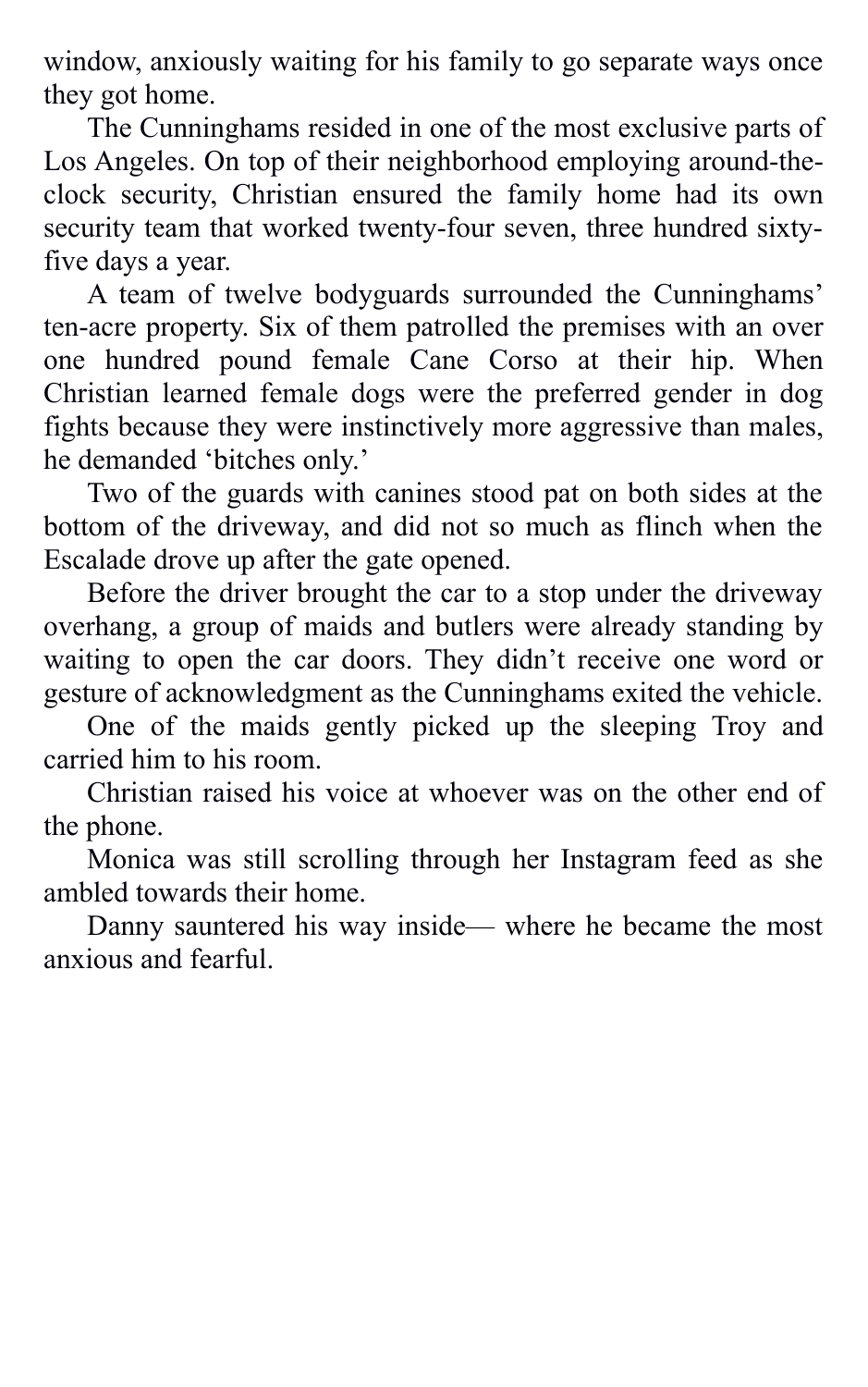## <span id="page-8-0"></span>From the Author

Thank you for reading *Impoverished Wealth: The Anthology*. If you liked what you read, please leave a review, subscribe to Jake's [newsletter](https://jakecavanah.aweb.page/p/c3c3a239-9ed5-4e0f-9f57-d181752b2178) to receive free content, and read his [free super short](https://jakecavanah.com/freesupershortstories/) [stories](https://jakecavanah.com/freesupershortstories/).

You can also [read free excerpts](https://jakecavanah.com/the-abandoned/) from his debut novel *The Abandoned* and order it [here](https://www.amazon.com/gp/product/1735664898/ref=dbs_a_def_rwt_bibl_vppi_i4).